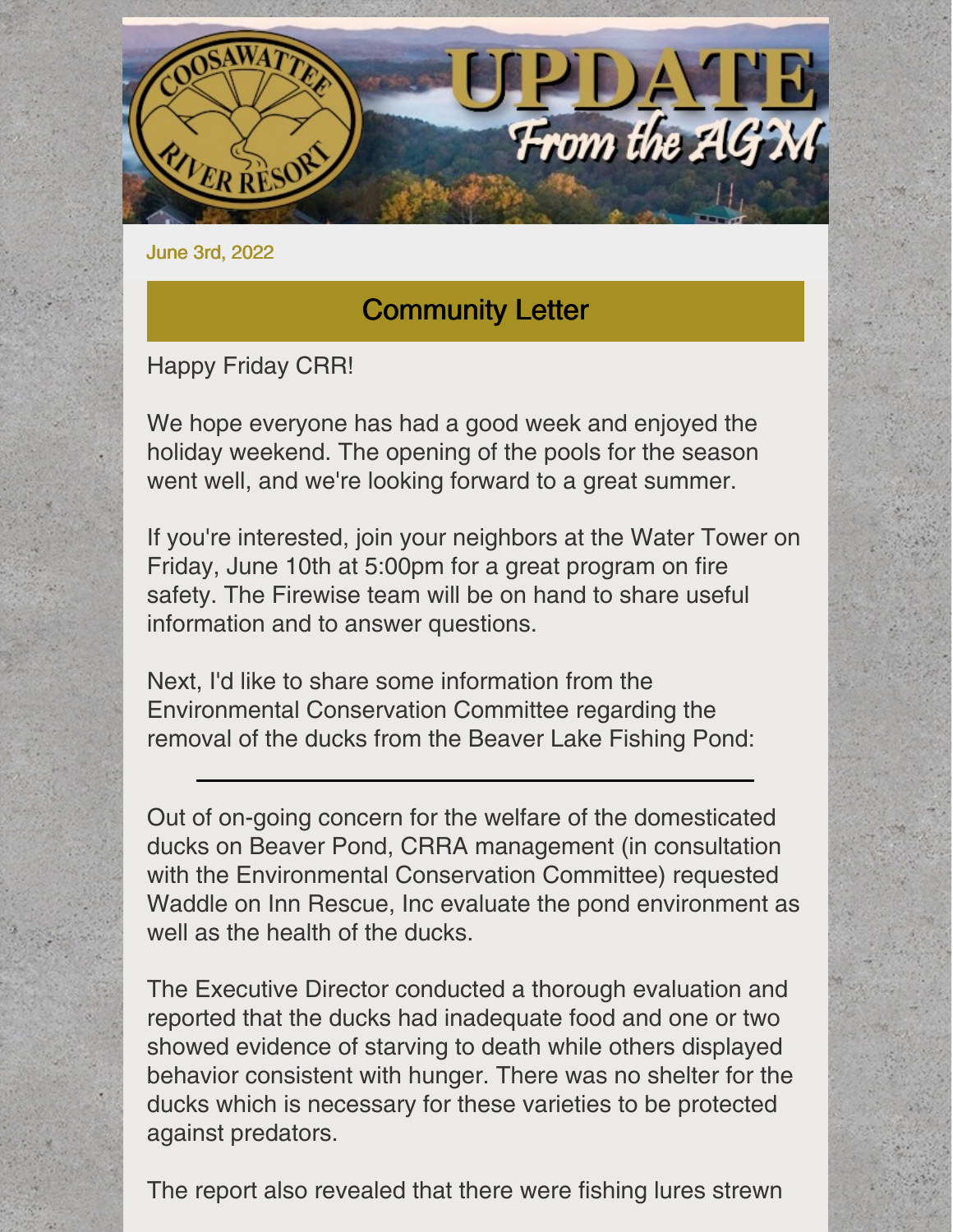about presenting another hazard. In addition, turtles live in the pond and are hazardous for the ducks.

Finally, close proximity to the road presents an on-going danger to all of the ducks. To date, at least five have met their demise via predators or vehicles.

The ducks will receive veterinary care if necessary and will be placed in environments that support their health and safety. Take a look at the Waddle on Inn Rescue, Inc. Facebook page for more information.

I will also mention that during the multi-day process of relocating these ducks, someone dumped a half a dozen more at the lake. The Association is taking steps to prevent this from continuing to happen and will use all legally available remedies against the responsible person(s).

Lastly, the paving mentioned last week was able to begin ahead of schedule in some parts of the community and will be progressing as quickly as possible. Between the work being done by Georgia Power in the Ogden and Newport areas and paving in the Beaver Lake and Beaver Bend areas (with Eagle Mountain coming soon), plan for potential delays and perhaps add a few minutes to your commute time if you have appointments or meetings. Leaving five minutes early may be all you need to avoid arriving late to an obligation.

Have a great weekend everyone!

Until next week,

Racey Cave Asst. General Manager

## Good Neighbor Club

Good Neighbor Club Cookout at East Park Friday, June 3rd, 6:00pm

Welcome back! And welcome to new homeowners and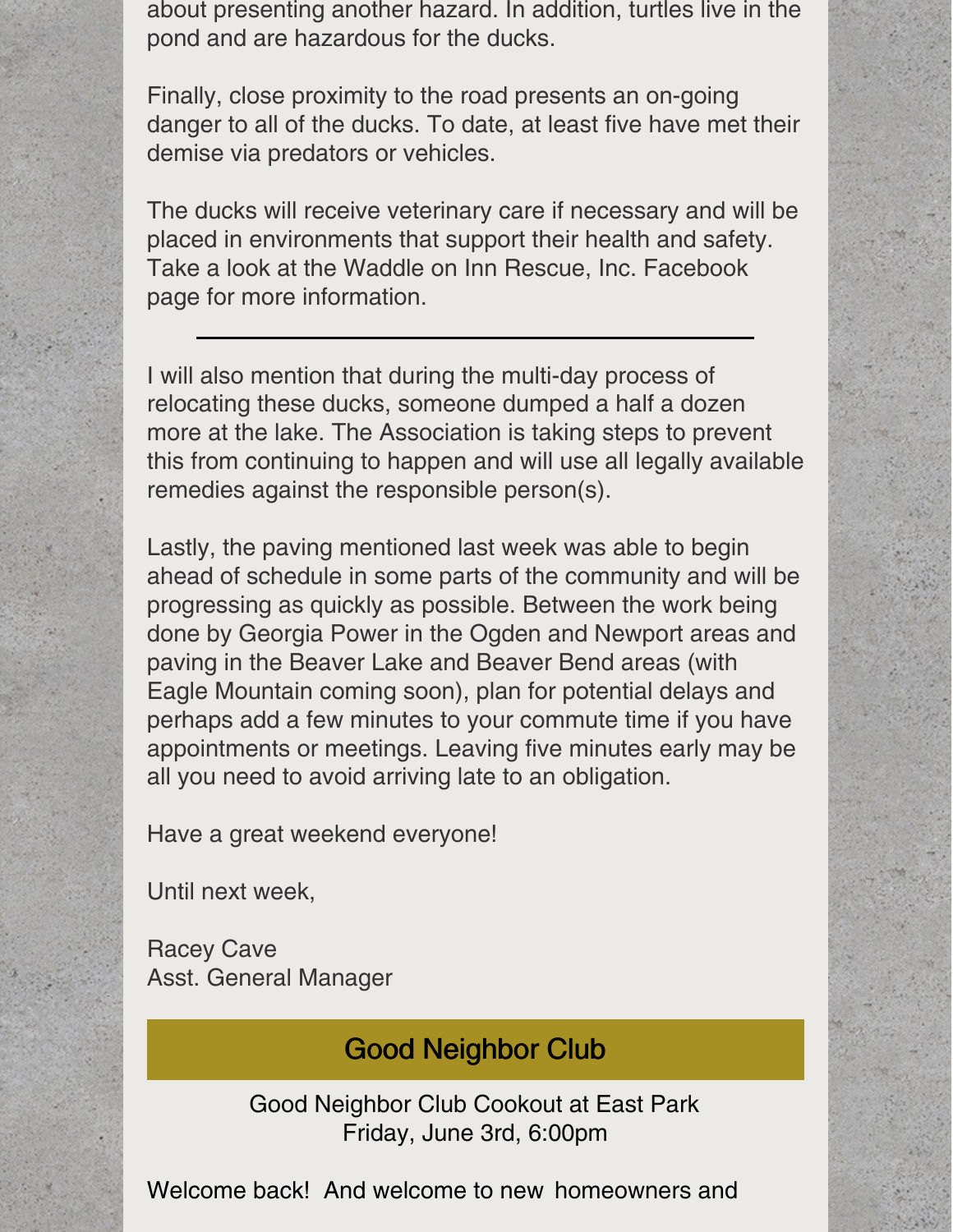property owners in Coosawattee.

Outdoor event at East Park pavilion. Take Ellington gate to the five-way stop and turn right.

Dinner starts at 6:00 PM

Attendees are asked to bring the following: six servings for individuals, and couples should bring enough to serve 12.

A through J: Salads - green salads, macaroni or potato salad, coleslaw, sliced tomatoes, lettuce, onions, etc.

K through R: Sides - baked beans, corn casserole, etc.

S through Z: Desserts

GNC will furnish hamburgers, hot dogs, buns, and condiments as well as sodas, tea, and coffee and paper goods.

Your guests are always welcome. If you bring a guest, please just bring a bit of extra food, but let me know how many will be in your party.

It's important to let us know if you are planning on attending so we can have enough food prepared.

Feel free to contact me by call or text at 770-757-0851 or email [kallred@etcmail.com](mailto:kallred@etcmail.com) if you have any questions and to reserve your spot.

Kay Allred President, Good Neighbor Club

#### **Announcements**

With the nicer weather, we are seeing an uptick in UTV and ATV traffic on private roads. With so many new residents we wanted to mention that UTVs and ATVs need to be registered before being used in the community (just stop by the POA offices). Also, please be mindful that some roads are private roads not owned or maintained by the Association. If a road is marked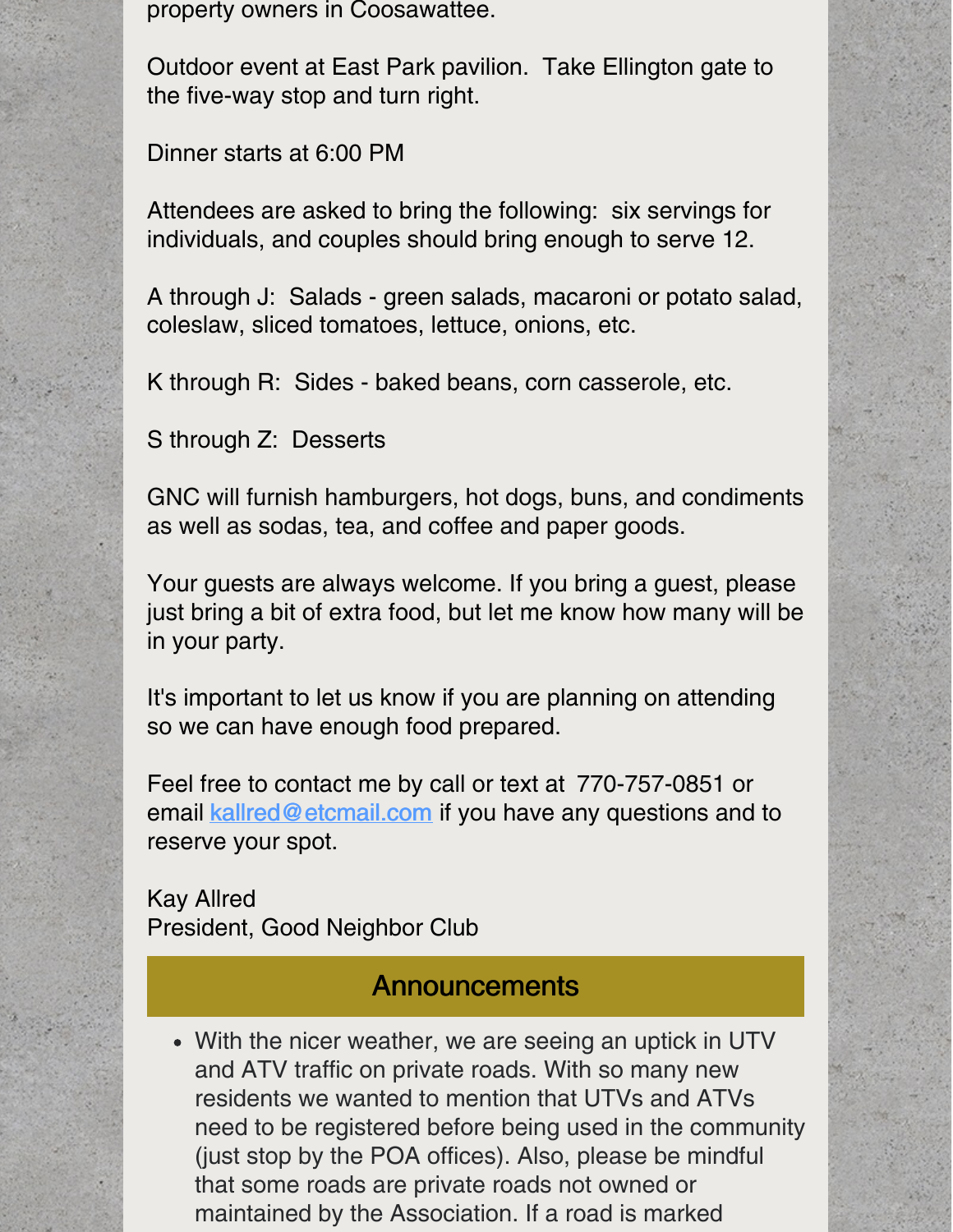private, please consider it private property and do not proceed.

- EMC Water is going paperless! If interested in discontinuing your paper bill or enrolling in auto billing, please email to **[lindakey@mycrra.com](mailto:lindakey@mycrra.com)** with your correct email address, phone number, account number or lot number.
- If you're new and wondering how you get one of those nice-looking 911 address signs, you can find the order form by clicking [here](https://www.mycrra.com/information).
- Do not speed! Make sure to follow the speed limit. This is not only to avoid accidents but to also reduce the amount of dust for your neighbors.

# Job Openings

#### We want you to join our team here at the Coosawattee River Resort!

We offer paid time off, paid health insurance, and paid national holidays for all full-time employees.

We have job openings for Enforcement, Patrol, Housekeepers, Maintenance, and Gate Attendants.

Serious applicants please call 706-640-4010 or email your resume to [michelekellogg@mycrra.com](mailto:michelekellogg@mycrra.com).

We are looking for seasonal team members! If you or someone you know may be interested in working as a pool attendant this summer, contact Jan Adams at [janadams@mycrra.com](mailto:janadams@mycrra.com).

# Emergency Alert & Support Options

#### In case of emergency dial 911 To report non-emergencies, call Central at 706-640-4010

For DwellingLive support, please email: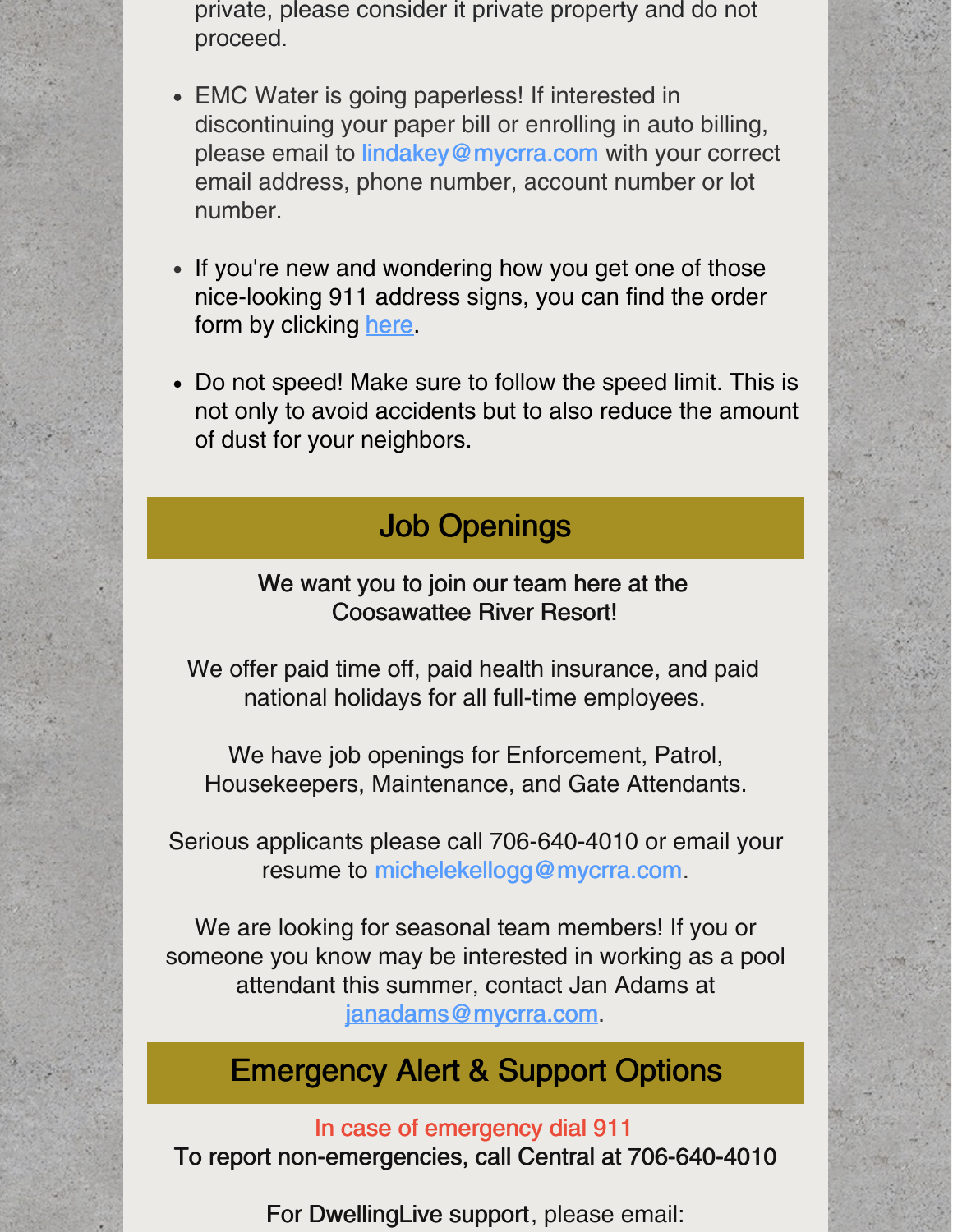[dwellinglive@mycrra.com](mailto:dwellinglive@mycrra.com)

For Accounting issues, please email: [accounting@mycrra.com](mailto:accounting@myccra.com)

For Campground Water Issues, please email: Repairs: [facilities@mycrra.com](mailto:facilities@mycrra.com) Water Billing: **[accounting@mycrra.com](mailto:accounting@mycrra.com)** 

For general resident concerns, please email: [customerservice@mycrra.com](mailto:customerservice@mycrra.com)

To sign up to receive text alerts , email your phone number to: [textalerts@mycrra.com](http://textalerts@mycrra.com)

### Board Member List

- Beaver Bend
- Randy Click [rclick@mycrra.com](mailto:rclick@mycrra.com) term exp. 2022
- Susan Decker [sdecker@mycrra.com](mailto:sdecker@mycrra.com) term exp. 2023
- Jeff Jackman [jeffjackman@mycrra.com](mailto:jeffjackman@mycrra.com) term exp. 2024
- Beaver Lake
- Bill Elliott [billelliott@mycrra.com](mailto:billelliott@mycrra.com) term exp. 2022
- Virginia Chapman [virginiachapman@mycrra.com](mailto:virginiachapman@mycrra.com) term exp. 2023
- Eagle Mountain
- Debra Sundberg debrasundberg@mycrra.com term exp. 2022
- Jorge Fernandez [jorgefernandez@mycrra.com](mailto:jorgefernandez@mycrra.com) term exp. 2023
- Vito Molfetto [vitomolfetto@mycrra.com](mailto:vitomolfetto@mycrra.com) term exp. 2024
- Beaver Forest
- Bob Hazzard [bobhazzard@mycrra.com](mailto:bobhazzard@mycrra.com) term exp. 2022
- Dave Bennett [dbennett@mycrra.com](mailto:dbennett@mycrra.com) term exp. 2023
- Beth Miros [bethmiros@mycrra.com](mailto:bethmiros@mycrra.com) term exp. 2024
- Eagle Mountain Campground